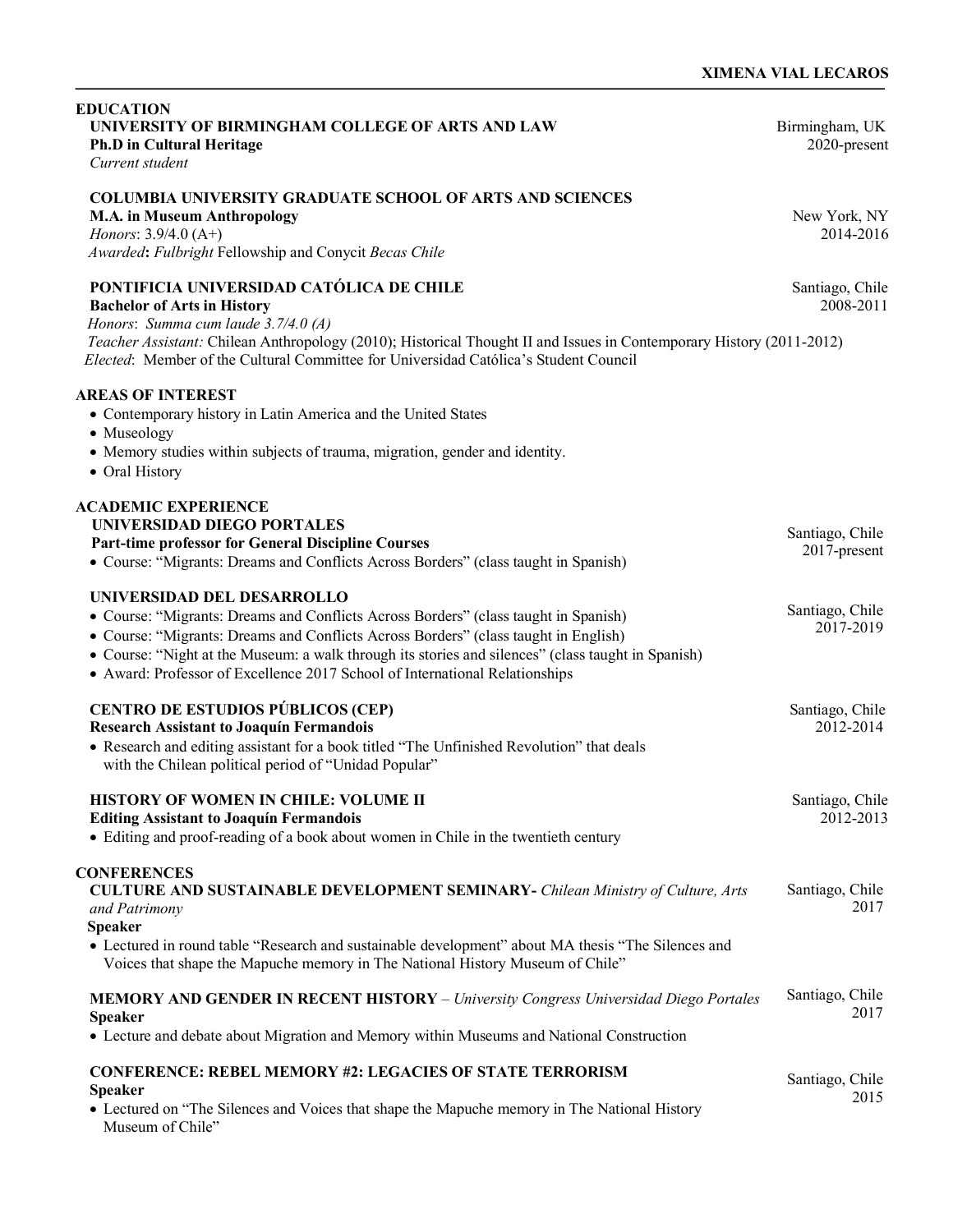## **PROFESSIONAL EXPERIENCE**

| <b>TALLER 99</b><br>Art workshop founded by Nemesio Antúnez former director of the Fine Arts Museum and one of the<br>most important Chilean artists of the XX century<br><b>Author and Main Researcher</b><br>• Wrote an oral history of Nemesio Antúnez's life commemorating his 100th birthday anniversary<br>• Interviewed artists and family that was close to Nemesio through oral history techniques<br>• Conducted research to complement oral testimonies | Santiago, Chile<br>2013-2019    |
|--------------------------------------------------------------------------------------------------------------------------------------------------------------------------------------------------------------------------------------------------------------------------------------------------------------------------------------------------------------------------------------------------------------------------------------------------------------------|---------------------------------|
| <b>HISTORICAL MEMORY PROJECT- CITY UNIVERSITY OF NEW YORK</b><br><b>Assistant content creator and exhibitions</b><br>• Developed the script for the HMP archives. The archives involve photography and documents<br>relating the dictatorship in Chile, Argentina and Guatemala.<br>• Drafted the application of the HMP for the "National Grant for the Humanities"                                                                                               | New York City, USA<br>2016-2017 |
| <b>GUGGENHEIM MUSEUM</b><br>M.A. Intern at the Curatorial Department<br>• Archived and researched on Monir Farmanfarmaian for the 2015 exhibit: "Infinite Possibilities"<br>• Supported the purchasing plan of new artwork for the UBS Maps Guggenheim Collection                                                                                                                                                                                                  | New York City, USA<br>2015      |
| <b>CRAIGHOUSE SCHOOL</b><br><b>History Teacher for Middle School</b><br>• Taught History of Chile and the world to 5th, 6th and 7th grades<br>• Coordinated field trips to cultural heritage sites and museums                                                                                                                                                                                                                                                     | Santiago, Chile<br>2013-2014    |
| PREUNIVERSITARIO DE HISTORIA<br>Center for the preparation of the Chilean University Aptitude Exam<br><b>Founder and Instructor</b><br>• Own and managed a private "preuniversitario" that receives over 14 students each year.<br>• Taught focused classes preparing students to take the Chilean University Aptitude Entrance Exam. Average score of my 35<br>alumni is 720 out of 850 (97th percentile)                                                         | Santiago, Chile<br>2009-Present |
| <b>CATHOLIC UNIVERSITY MUSEUM</b><br><b>Research and Production Assistant</b><br>• Member of the team "Universidad Católica Museum at 125 years" directed by the Director of the University's History<br>Department<br>• Responsible for research on the history of Universidad Católica<br>• Participated in the creation of the museum script                                                                                                                    | Santiago, Chile<br>2012         |
| NATIONAL OFFICE OF LIBRARIES, ARCHIVES, AND MUSEUMS<br><b>Intern for the Office of International Affairs</b><br>• Participated in the organization of the 2012 International Book Fair in Guadalajara<br>• Designed and compiled material on Gabriela Mistral for iPad application use<br>• Received international parties for the XIV Seminar on Cultural Heritage called "Heritage in Danger: Protective Measures"                                               | Santiago, Chile<br>2012         |
| <b>HOTEL PATAGONIA</b><br><b>Coordinator for Cultural Heritage Project</b><br>• Creation and coordination of a plan to best connect the hotel to its surrounding environment and history<br>• Our project focused on the naturalists that explored the area in the XIX century                                                                                                                                                                                     | Santiago, Chile<br>2011-2012    |